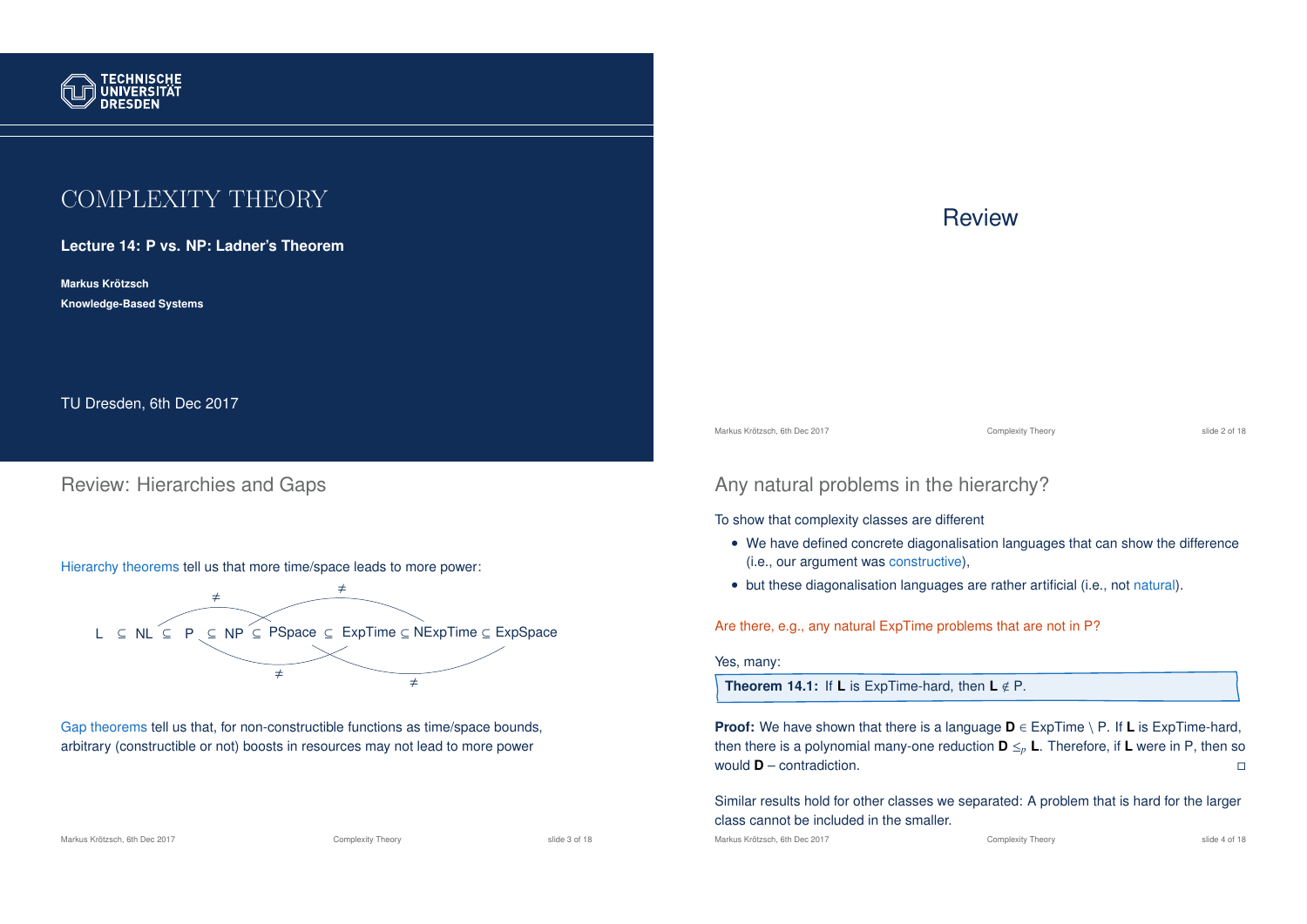# Ladner's Theorem

### P vs. NP revisited

We have seen that a great variety of difficult problems in NP turn out to be NP-complete. A natural question to ask is whether this apparent dichotomy is a law of nature:

**Hypothesis:** Every problem in NP is either in P or NP-complete.

In 1975, Richard E. Ladner showed that this is wrong, unless  $P = NP$ (in the latter case, uninterstingly, P would turn out to be exactly the set of NP-complete problems)

**Theorem 14.2 (Ladner, 1975):** If  $P \neq NP$ , then there are problems in NP that are neither in P nor NP-complete.

Such problems are called NP-intermediate.

Markus Krötzsch, 6th Dec 2017 **Complexity Theory** Complexity Theory slide 5 of 18

#### Illustration

**Theorem 14.2 (Ladner, 1975):** If  $P \neq NP$ , then there are problems in NP that are neither in P nor NP-complete.

In other words, given the following illustrations of the possible relationships between P and NP:



#### Ladner tells us that the middle cannot be correct.

Markus Krötzsch, 6th Dec 2017 **Complexity Theory** Complexity Theory slide 7 of 18

Markus Krötzsch, 6th Dec 2017 **Complexity Theory** Complexity Theory slide 6 of 18

### Proving the Theorem

**Theorem 14.2 (Ladner, 1975):** If  $P \neq NP$ , then there are problems in NP that are neither in P nor NP-complete.

**Proof idea:** We will directly define an NP-intermediate language by defining an NTM K that recognises it.

We want to construct  $L(K)$  to be:

(1) different from all problems in P

(2) different from all problems that **SAT** can be reduced to

**Observation:** This is similar to two concurrent diagonalisation arguments

Moreover, the sets we diagonalise against are effectively enumerable:

- There is an effective enumeration  $M_0, M_1, M_2, \ldots$  of all polynomially time-bounded DTMs, each together with a suitable bounding function For example, enumerate all pairs of TMs and polynomials, and make the enumeration consist of the TMs obtained by artificially restricting the run of a TM with a suitable countdown.
- There is an effective enumeration  $\mathcal{R}_0, \mathcal{R}_1, \mathcal{R}_2, \ldots$  of all polynomial many-one reductions, each together with a suitable bounding function This is similar to enumerating polytime TMs; we can restrict to one input alphabet that we also use for **SAT**

Markus Krötzsch, 6th Dec 2017 **Complexity Theory** Complexity Theory **State 8 of 18** and 18 of 18 and 18 and 18 and 18 and 18 and 18 and 18 and 18 and 18 and 18 and 18 and 18 and 18 and 18 and 18 and 18 and 18 and 18 and 18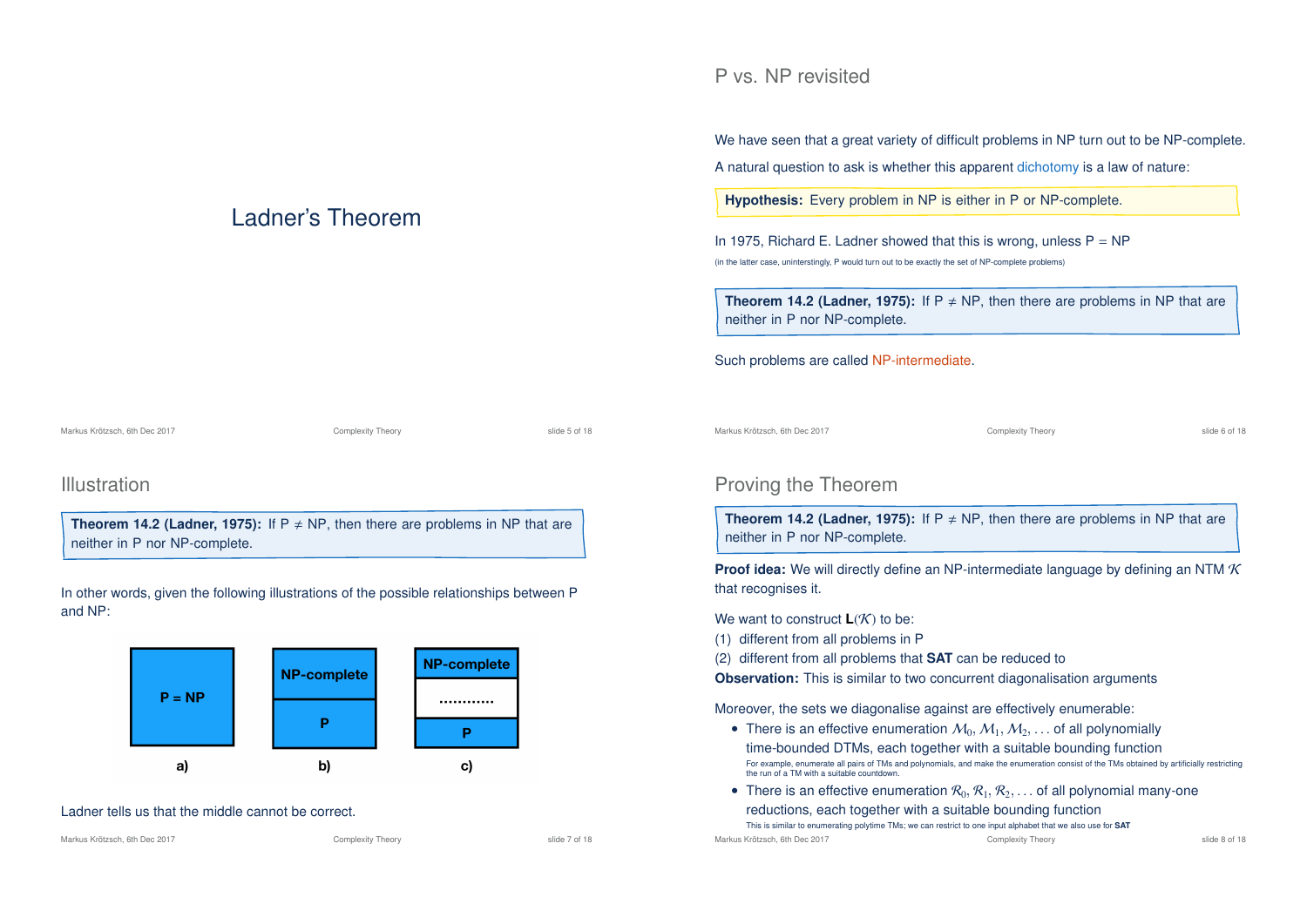### The problem with diagonalisation

How can we do two diagonalisations at once? — Simply interleave the enumerations:

- On each even number  $2i$ , show that the *i*th polytime TM  $M_i$  is not equivalent to  $K$ : there is *w* such that  $M_i(w) \neq K(w)$
- For each odd number  $2i + 1$ , show that the *i*th reduction  $\mathcal{R}_i$  does not reduce  $\mathcal K$  to **S**at:

there is *w* such that  $\mathcal{K}(\mathcal{R}_i(w)) \neq \mathsf{SAT}(w)$ 

Nevertheless, there is a problem: How can we flip the output of **S**at?

- $K$  is required to run in NP
- Computing the actual result of **S**at is NP-hard
- To show  $\mathcal{K}(\mathcal{R}_i(w)) \neq \text{SAT}(w)$ , one might have to show  $w \notin \text{SAT}$ , which is presumably not in NP

 $\rightarrow$  the required computation seems too hard!

Markus Krötzsch, 6th Dec 2017 **Complexity Theory** Complexity Theory slide 9 of 18

### Illustration of  $K$ 's behaviour

#### We can sketch the behaviour of  $K$  as follows:



### Solution: Lazy diagonalisation

Idea: Do not attempt to show too much on small inputs, but wait patiently until inputs are large enough to show the required differences

Main ingredients:

- A very slow growing but polynomially computable function *f*
- A problem in NP that is NP-hard: **S**at
- A problem in NP that is not NP-hard: ∅

We will define a TM  $K$  that does the following on input  $w$ :

- (1) Compute the value  $f(|w|)$
- (2) If  $f(|w|)$  is even: return whether  $w \in$  SAT
- (3) If  $f(|w|)$  is odd: return whether  $w \in \emptyset$ , i.e., reject

**Intuition:** the NP-intermediate language  $L(K)$  is Sat with "holes punched out of it" (namely for all inputs where *f* is odd)

Markus Krötzsch, 6th Dec 2017 **Complexity Theory** Complexity Theory slide 10 of 18

# What is  $f$ ?

**Reminder:**  $\mathcal{K}(w)$  is  $\text{SAT}(w)$  if  $f(|w|)$  is even, and *false* if  $f(|w|)$  is odd.

The key to the proof is the definition of  $f$  – this is where the diagonalisation happens.

**Intuition:** Keep the current value of *f* until progress has been made in diagonalisation

- Keep an even value  $f(|w|) = 2i$  until you can show in polynomial time (in  $|w|$ ) that there is *v* such that  $M_i(v) \neq \mathcal{K}(v)$
- Keep an odd value  $f(|w|) = 2i + 1$  until you can show in polynomial time (in  $|w|$ ) that there is *v* such that  $\mathcal{K}(\mathcal{R}_i(v)) \neq \mathsf{SAT}(v)$

If we can do this in NP, it will be enough already:

- If  $K$  were equivalent to any  $M_i$ , then  $f$  would eventually become an even constant, and  $K$  would solve  $S$ <sub>AT</sub> on all but finitely many instances
- $\rightarrow$  *K* would be NP-hard, and equivalent to a polytime TM  $\rightarrow$  P = NP
- If  $K$  would allow SAT to be reduced to it by some reduction  $R_i$ , then  $f$  would eventually become an odd constant, and **L**(K) would be a finite language  $\rightarrow$  *K* would be in P, and **SAT** would reduce to it  $\rightarrow$  P = NP

In each case, this contradicts our assumption that  $P \neq NP$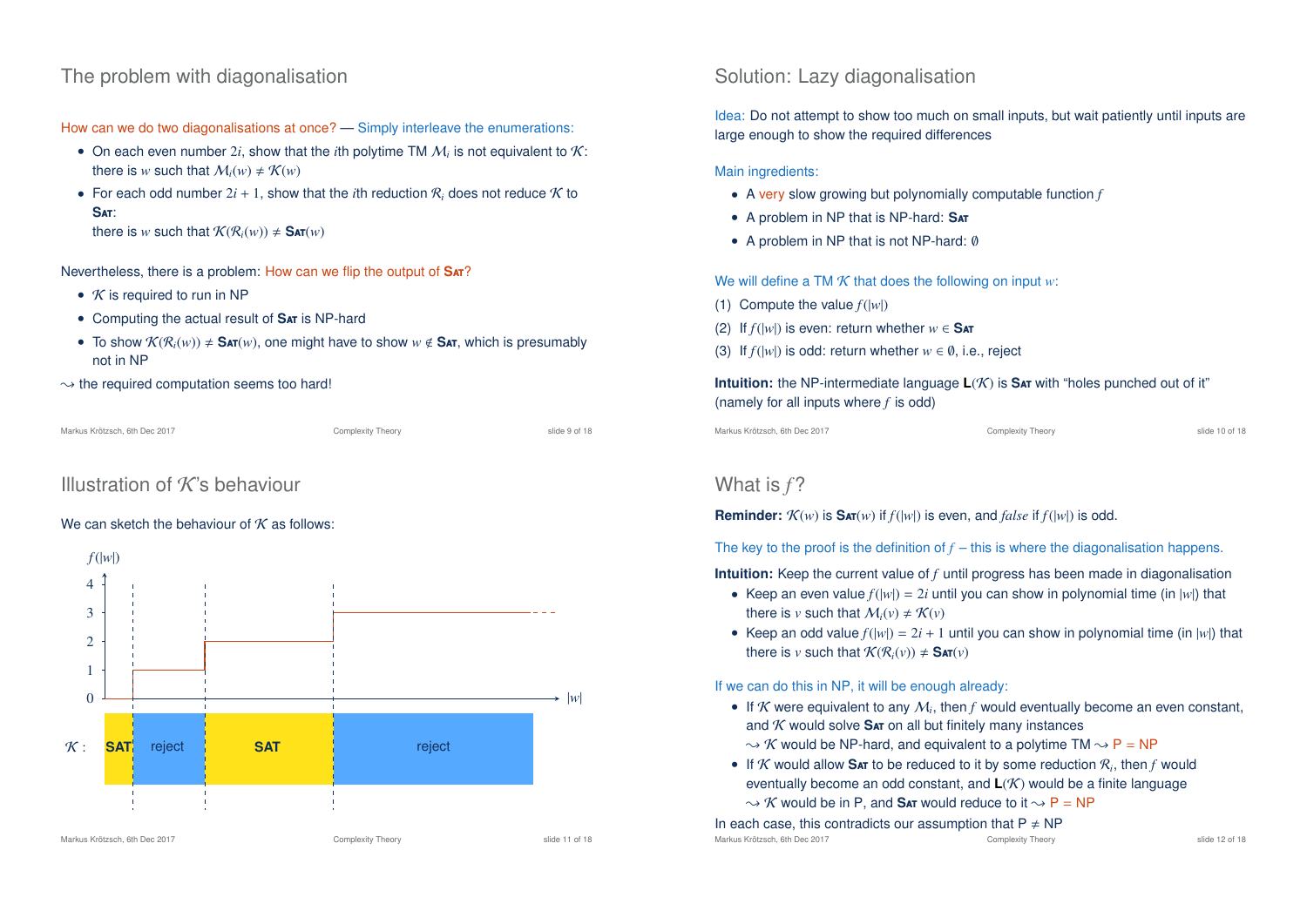# What is  $f$ ?

We consider some fixed deterministic TM S with **L**(S) = **S**at, and an enumeration  $v_0, v_1, \ldots$  of all words ordered by length, and lexicographic for words of equal length.

**Reminder:**  $\mathcal{K}(w)$  is  $\mathcal{S}(w)$  if  $f(|w|)$  is even, and *false* if  $f(|w|)$  is odd.

**Definition:** The value of *f* on input *w* with  $|w| = n$  is defined recursively

- (1) Perform the computations of  $f(0), f(1), f(2), \ldots$  in order until *n* computing steps have been performed in total. Store the largest value  $f(\ell) = k$  that could be computed in this time (set  $k = 0$  if no value was computed).
- (2) Determine if  $f(n)$  should remain *k* or increase to  $k + 1$ :
	- (2.a) If  $k = 2i$  is even: Iterate over all words *v*, simulate  $M_i(v)$ ,  $S(v)$ , and (recursively) compute  $f(|v|)$ . Terminate this effort after *n* steps. If a word is found such that  $\mathcal{K}(v) \neq \mathcal{M}_i(v)$ , then return  $k + 1$ ; else return  $k$
	- (2.b) If  $k = 2i + 1$  is odd: Iterate over all words *v*, simulate  $\mathcal{R}_i(v)$  (this produces a word),  $S(v)$ ,  $S(R_i(v))$ , and (recursively) compute  $f(|R_i(v)|)$ . Terminate this effort after *n* steps. If a word is found such that  $\mathcal{K}(\mathcal{R}_i(v)) \neq \mathcal{S}(v)$ , then return  $k + 1$ ; else return *k*.

Markus Krötzsch, 6th Dec 2017 Complexity Theory slide 13 of 18

# Concluding the Proof

**Theorem 14.2 (Ladner, 1975):** If  $P \neq NP$ , then there are problems in NP that are neither in P nor NP-complete.

#### **Proof:** Let K be defined as before.

 $K$  runs in nodeterministic polynomial time:

- The computation of *f* is in polynomial deterministic time (since it is artificially bounded to a short time)
- The computation of  $S$ <sub>AT</sub> for the cases where  $f(|w|)$  is even is possible in NP

 $L(K)$  is not in P: As argued before: if it were in P, it would be equivalent to some polytime TM  $M_i$ , and  $f$  would eventually be constant at  $2i$ , making  $\mathcal K$  equivalent to  $\mathsf{Sar}$ (up to finite variations), which contradicts  $P \neq NP$ .

L(K) is not in NP-hard: As arqued before: if it were NP-hard, there would be a polynomial many-one reduction  $\mathcal{R}_i$  from  $\mathbf{S}\textbf{a}$ <del>,</del> and  $f$  would eventually be constant at  $2i + 1$ , making K equivalent to Ø (up to finite variations), which contradicts P  $\neq$  NP.  $\Box$ <br>Markus Krötzsch, 6th Dec 2017 Markus Krötzsch, 6th Dec 2017

# Is *f* well-defined?

Our definition of *f* computes values for *f* recursively. Is this ok?

- Yes, the computation that needs to be done for each  $f(n)$  is fully defined
- All the simulated TMs are known or computable
- Since computation is time-limited to the input value *n*, there is no danger of endless recursion
- For example,  $f(0) = 0$ : nothing will be achieved in 0 steps

Indeed, *f* grows very slowly!

- A large input *n* might be needed to find the next counterexample word *v* needed in diagonalisation
- Even if such  $\nu$  was found in *n* steps (making progress from *n* to  $n + 1$ ), it will be only much later that *f*(*n*) can be computed in step (1) and *f* will even start to look for a way of getting to  $n + 2$ .
- In fact, already the requirement to recompute all previous values of *f* before considering an increase ensures that  $f \in O(\log \log n)$ .

Markus Krötzsch, 6th Dec 2017 Complexity Theory slide 14 of 18

# Discussion: Proof of Ladner's Theorem

**Note 1:** It is interesting to meditate on the following facts:

- We have defined a rather "busy" computation of *f* that checks that diagonalisation (over two different sets) must happen
- This definition of computation is essential to prove the result
- Nevertheless, diagonalisation remained "internal": from the outside,  $K$  is just a TM that sometimes solves **S**at (for a long range of inputs), and at other times just rejects every input (again for very long ranges of inputs)

#### **Note 2:** The constructed language is very artificial

• It is very "non-uniform" in terms of how hard it is, alternating between long stretches of NP-hardness and long stretches of triviality

**Note 3:** Are there any natural problems that are known to be NP-intermediate?

- No: finding one would prove  $P \neq NP$
- Candidate problems (link) include, e.g., **G**raph **I**somorphism and **F**actoring Beware: the latter is not about deciding if a number is prime, but about checking something specific about its factors, e.g., whether the largest factor contains at least one 7 when written in decimal